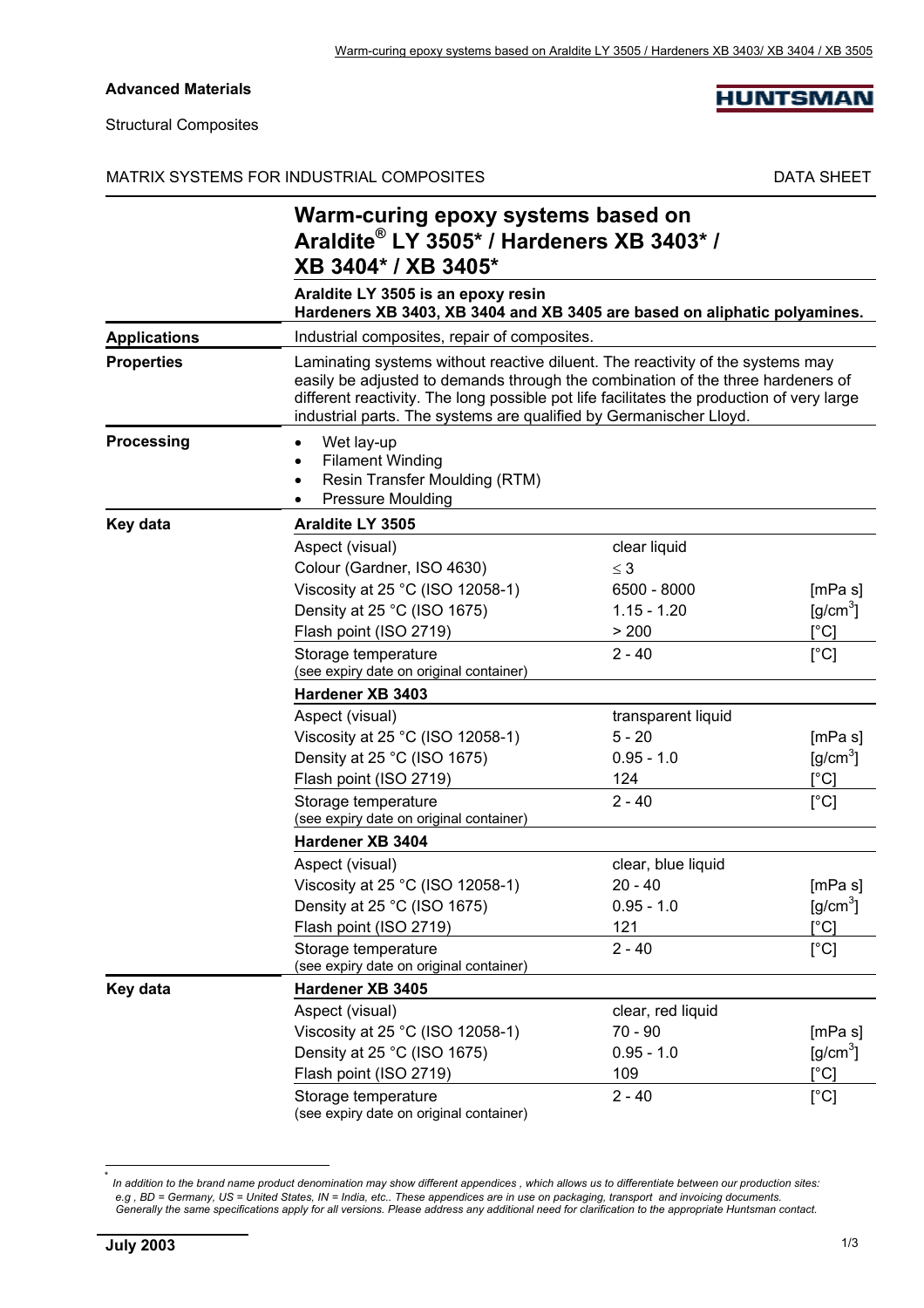| <b>Processing data</b>                           |                                                                                                                                                                                                                                                                                                                                                                                                                            |                                              |                 |                                              |
|--------------------------------------------------|----------------------------------------------------------------------------------------------------------------------------------------------------------------------------------------------------------------------------------------------------------------------------------------------------------------------------------------------------------------------------------------------------------------------------|----------------------------------------------|-----------------|----------------------------------------------|
| Mix ratio                                        | Components                                                                                                                                                                                                                                                                                                                                                                                                                 |                                              | Parts by weight | Parts by volume                              |
|                                                  | Araldite LY 3505                                                                                                                                                                                                                                                                                                                                                                                                           |                                              | 100             | 100                                          |
|                                                  | Hardener XB 3403                                                                                                                                                                                                                                                                                                                                                                                                           |                                              | 35              | 42                                           |
|                                                  | Araldite LY 3505                                                                                                                                                                                                                                                                                                                                                                                                           |                                              | 100             | 100                                          |
|                                                  | Hardener XB 3404                                                                                                                                                                                                                                                                                                                                                                                                           |                                              | 35              | 42                                           |
|                                                  | Araldite LY 3505<br>Hardener XB 3405                                                                                                                                                                                                                                                                                                                                                                                       |                                              | 100<br>35       | 100<br>42                                    |
|                                                  | We recommend that the components are weighed with an accurate balance to<br>prevent mixing inaccuracies which can affect the properties of the matrix system. The<br>components should be mixed thoroughly to ensure homogeneity. It is important that<br>the side and the bottom of the vessel are incorporated into the mixing process.<br>When processing large quantities of mixture the pot life will decrease due to |                                              |                 |                                              |
|                                                  | exothermic reaction. It is advisable to divide large mixes into several smaller<br>containers.                                                                                                                                                                                                                                                                                                                             |                                              |                 |                                              |
| <b>Initial mix viscosity</b>                     |                                                                                                                                                                                                                                                                                                                                                                                                                            | $\int^{\circ} C$                             |                 | /mPa s/                                      |
| (Hoeppler,                                       | LY 3505/XB 3403                                                                                                                                                                                                                                                                                                                                                                                                            | at 25                                        |                 | $300 - 400$                                  |
| ISO 12058-1)                                     | LY 3505/XB 3404<br>LY 3505/XB 3405                                                                                                                                                                                                                                                                                                                                                                                         | at 25                                        |                 | $550 - 800$                                  |
|                                                  |                                                                                                                                                                                                                                                                                                                                                                                                                            | at 25                                        |                 | 1000 - 1200                                  |
| Pot life                                         |                                                                                                                                                                                                                                                                                                                                                                                                                            | $\int^{\infty}$                              |                 | [min]                                        |
| (Tecam, 100 ml,<br>65 % RH)                      | LY 3505/XB 3403                                                                                                                                                                                                                                                                                                                                                                                                            | at 23<br>at 30                               |                 | $600 - 720$<br>$430 - 510$                   |
|                                                  | LY 3505/XB 3404                                                                                                                                                                                                                                                                                                                                                                                                            | at 23                                        |                 | $80 - 100$                                   |
|                                                  | LY 3505/XB 3405                                                                                                                                                                                                                                                                                                                                                                                                            | at 23                                        |                 | $26 - 36$                                    |
| <b>Gel time</b>                                  |                                                                                                                                                                                                                                                                                                                                                                                                                            | $\int^{\infty}$                              |                 | [min]                                        |
| (Hot plate)                                      | LY 3505/XB 3403                                                                                                                                                                                                                                                                                                                                                                                                            | at 60                                        |                 | $105 - 125$                                  |
|                                                  |                                                                                                                                                                                                                                                                                                                                                                                                                            | at 80                                        |                 | $36 - 48$                                    |
|                                                  |                                                                                                                                                                                                                                                                                                                                                                                                                            | at 100                                       |                 | $14 - 18$                                    |
|                                                  | LY 3505/XB 3404                                                                                                                                                                                                                                                                                                                                                                                                            | at 60<br>at 80                               |                 | $60 - 70$<br>$11 - 18$                       |
|                                                  |                                                                                                                                                                                                                                                                                                                                                                                                                            | at 100                                       |                 | $3 - 7$                                      |
|                                                  | LY 3505/XB 3405                                                                                                                                                                                                                                                                                                                                                                                                            | at 60                                        |                 | $18 - 26$                                    |
|                                                  |                                                                                                                                                                                                                                                                                                                                                                                                                            | at 80                                        |                 | $5 - 11$                                     |
|                                                  |                                                                                                                                                                                                                                                                                                                                                                                                                            | at 100                                       |                 | $1 - 6$                                      |
|                                                  | The values shown are for small amounts of pure resin/hardener mix. In composite<br>structures the gel time can differ significantly from the given values depending on the<br>fibre content and the laminate thickness.                                                                                                                                                                                                    |                                              |                 |                                              |
| Gelation at 23 °C                                |                                                                                                                                                                                                                                                                                                                                                                                                                            |                                              |                 | [h]                                          |
| (in thin layers:                                 | LY 3505/XB 3403                                                                                                                                                                                                                                                                                                                                                                                                            | <b>Start</b>                                 |                 | 14 - 16                                      |
| $0.4 - 0.7$ mm)                                  |                                                                                                                                                                                                                                                                                                                                                                                                                            | End                                          |                 | $19 - 21$                                    |
|                                                  | LY 3505/XB 3404                                                                                                                                                                                                                                                                                                                                                                                                            | <b>Start</b>                                 |                 | $5 - 7$                                      |
|                                                  |                                                                                                                                                                                                                                                                                                                                                                                                                            | End                                          |                 | $9 - 11$                                     |
|                                                  | LY 3505/XB 3405                                                                                                                                                                                                                                                                                                                                                                                                            | <b>Start</b><br>End                          |                 | $2 - 3$<br>$4 - 5$                           |
| <b>Typical cure cycles</b>                       | 15 h at 50 °C<br>or 8 - 10 h at 60 °C<br>or 6 - 8 h at 80 °C                                                                                                                                                                                                                                                                                                                                                               |                                              |                 |                                              |
|                                                  | Optimum properties cannot be reached with room temperature cure.                                                                                                                                                                                                                                                                                                                                                           |                                              |                 |                                              |
|                                                  | The optimum cure cycle has to be determined case by case depending on the pro<br>cessing and the economic requirements.                                                                                                                                                                                                                                                                                                    |                                              |                 |                                              |
| <b>Recommendations to</b><br>get shortest curing | at 50 °C with XB 3403 = 10 h<br>at 60 °C with XB 3403 = $8 h$                                                                                                                                                                                                                                                                                                                                                              | with $XB$ 3404 = 7 h<br>with $XB$ 3404 = 6 h |                 | with $XB$ 3405 = 6 h<br>with $XB$ 3405 = 4 h |
| time                                             | at 80 $^{\circ}$ C<br>with $XB$ 3403 = 6 h                                                                                                                                                                                                                                                                                                                                                                                 | with $XB$ 3404 = 3 h                         |                 | with $XB$ 3405 = 1 h                         |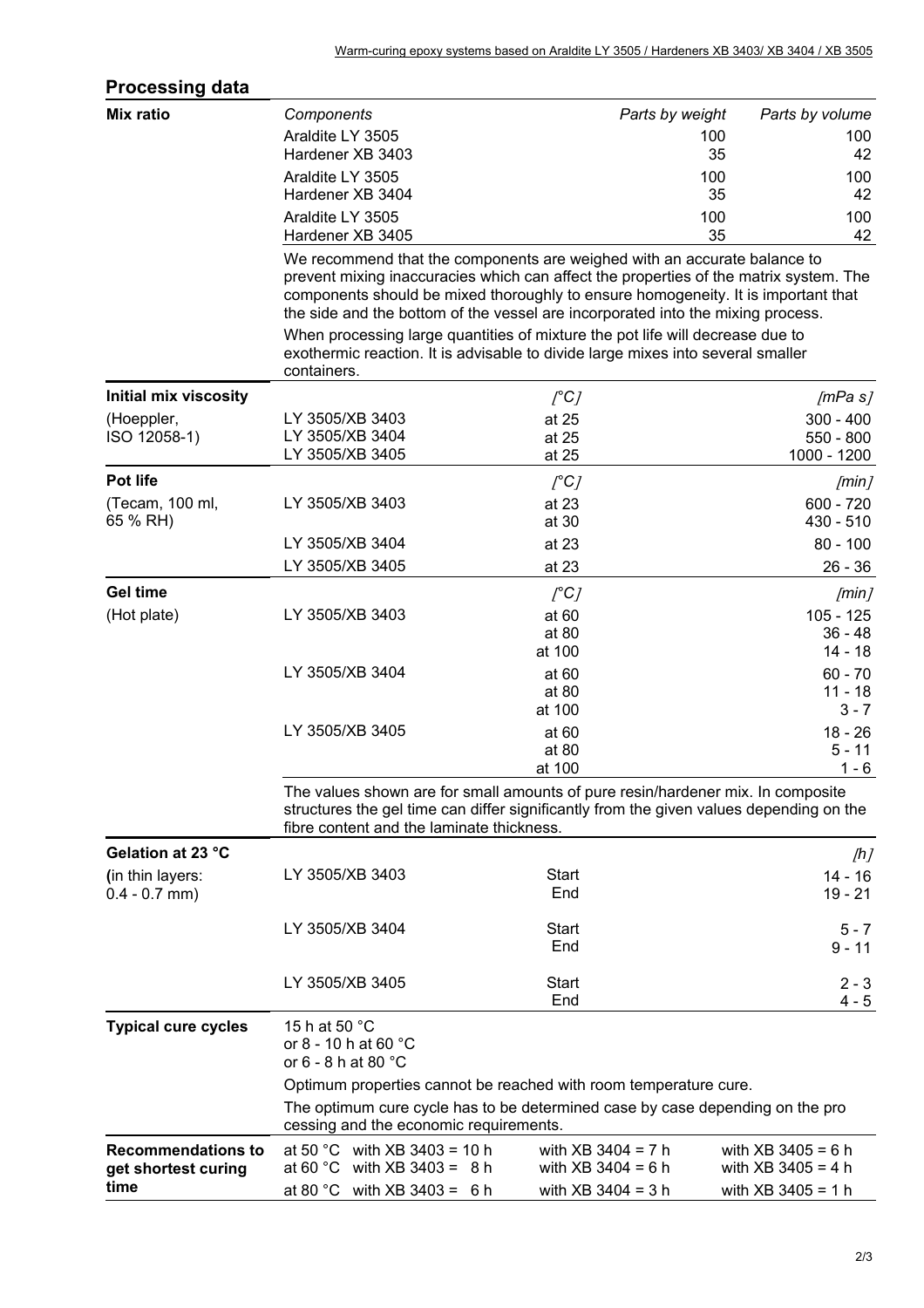| <b>Glass transition</b><br>temperature               | Cure:                                       | $T_G$                             | LY 3505<br>XB 3403        | LY 3505<br>XB 3404         | LY 3505<br>XB 3405      |
|------------------------------------------------------|---------------------------------------------|-----------------------------------|---------------------------|----------------------------|-------------------------|
| (IEC 1006,<br>DSC, 10 K/min)                         | 8 days 23 °C<br>1 day 23 °C + 15 h 50 °C    | $[^{\circ}C]$<br>$[^{\circ}C]$    | $49 - 53$<br>$63 - 68$    | $48 - 52$<br>64 - 69       | $55 - 60$<br>$68 - 73$  |
|                                                      | 8 h 60 °C                                   | $[^{\circ}C]$                     | $66 - 72$                 | $66 - 71$                  | $71 - 76$               |
|                                                      | 6 h 80 °C                                   | [°C]                              | $75 - 80$                 | $75 - 80$                  | $86 - 91$               |
|                                                      | 4 h 60 °C + 6 h 80 °C<br>8 h 100 °C         | [°C]<br>$[^{\circ}C]$             | $78 - 83$<br>$81 - 86$    | $76 - 81$<br>77 - 82       | $87 - 92$<br>85 - 89    |
| <b>Tensile test</b>                                  |                                             | Cure: 4 h 60 °C<br>$+6h80 °C$     | LY 3505<br><b>XB 3403</b> | LY 3505<br>XB 3404         | LY 3505<br>XB 3405      |
| (ISO 527)                                            | Tensile strength                            | [MPa]                             | $70 - 74$                 | $82 - 86$                  | $85 - 90$               |
|                                                      | Elongation at tensile<br>strength           | [%]                               | $3.8 - 4.2$               | $4.0 - 4.4$                | $4.4 - 4.9$             |
|                                                      | Ultimate strength                           | [MPa]                             | $46 - 50$                 | $73 - 78$                  | $83 - 89$               |
|                                                      | Ultimate elongation                         | [%]                               | $10 - 13$                 | $5.2 - 5.8$                | $5.0 - 6.2$             |
|                                                      | Tensile modulus                             | [MPa]                             | $3180 -$<br>3280          | 3400 - 3700                | 3500 -<br>3900          |
| <b>Flexural test</b>                                 |                                             | Cure: 7 days<br>23 °C             | LY 3505<br>XB 3403        | LY 3505<br><b>XB 3404</b>  | LY 3505<br>XB 3405      |
| (ISO 178)                                            |                                             | [MPa]                             | $85 - 93$                 | $100 - 110$                | $90 - 100$              |
|                                                      | Flexural strength<br>Elongation at flexural | [%]                               | $2.4 - 2.8$               | $3.3 - 4.0$                | $2.2 - 2.6$             |
|                                                      | strength<br>Ultimate strength               | [MPa]                             | $85 - 93$                 | $100 - 110$                | $90 - 100$              |
|                                                      | Ultimate elongation                         | [%]                               | $2.4 - 2.8$               | $3.3 - 4.0$                | $2.2 - 2.6$             |
|                                                      | Flexural modulus                            | [MPa]                             | 3450 -<br>3600            | 3400 - 3550                | 3800 -<br>4000          |
|                                                      |                                             | Cure: 24 h 23 °C<br>+ $15h 50 °C$ | LY 3505<br><i>XB 3403</i> | LY 3505<br>XB 3404         | LY 3505<br>XB 3405      |
|                                                      | Flexural strength                           | [MPa]                             | 120 - 135                 | $135 - 150$                | 140 - 155               |
|                                                      | Elongation at flexural<br>strength          | [%]                               | $4.4 - 4.8$               | $4.5 - 5.3$                | $5.0 - 6.0$             |
|                                                      | Ultimate strength                           | [MPa]                             | 64 - 72                   | $125 - 150$                | $125 - 140$             |
|                                                      | Ultimate elongation<br>Flexural modulus     | [%]<br>[MPa]                      | $11.0 - 13.0$<br>3400 -   | $5.5 - 7.5$<br>3550 - 3700 | $7.0 - 8.5$<br>$3600 -$ |
|                                                      |                                             |                                   | 3550                      |                            | 3750                    |
|                                                      |                                             | Cure: 4 h 60 °C<br>$+6h80°C$      | LY 3505<br>XB 3403        | LY 3505<br><b>XB 3404</b>  | LY 3505<br>XB 3405      |
|                                                      | Flexural strength                           | [MPa]                             | $110 - 130$               | 125 - 145                  | 135 - 155               |
|                                                      | Elongation at flexural<br>strength          | [%]                               | $4.8 - 5.5$               | 5.0 6.0                    | $5.2 - 6.2$             |
|                                                      | Ultimate strength                           | [MPa]                             | $70 - 85$                 | 100 - 135                  | 125 - 145               |
|                                                      | Ultimate elongation                         | [%]                               | $10.5 - 13.0$             | $6.5 - 9.5$                | $7.0 - 9.0$             |
|                                                      | Flexural modulus                            | [MPa]                             | $3100 -$<br>3300          | 3450 - 3600                | 3450 -<br>3650          |
| <b>Fracture properties</b><br><b>Bend notch test</b> |                                             | Cure: 4 h 60 °C<br>$+6h80 °C$     | LY 3505<br>XB 3403        | LY 3505<br>XB 3404         | LY 3505<br>XB 3405      |
| (PM 258-0/90)                                        | Fracture toughness $K_{1C}$                 | [MPa $\sqrt{m}$ ]                 | $0.95 - 1.05$             | $0.8 - 0.95$               | $0.8 - 0.9$             |
|                                                      | Fracture energy $G_{1C}$                    | [J/m <sup>2</sup> ]               | 250 - 280                 | 160 - 200                  | 150 - 190               |
| <b>Water absorption</b><br>(ISO 62)                  | Immersion:                                  | Cure: 4 h 60 °C<br>+6h80 °C       | LY 3505<br>XB 3403        | LY 3505<br>XB 3404         | LY 3505<br>XB 3405      |
|                                                      | 10 days H <sub>2</sub> O 23 °C              | [%]                               | $0.38 - 0.42$             | $0.25 - 0.30$              | $0.30 - 0.35$           |

# **Properties of the cured, neat formulation**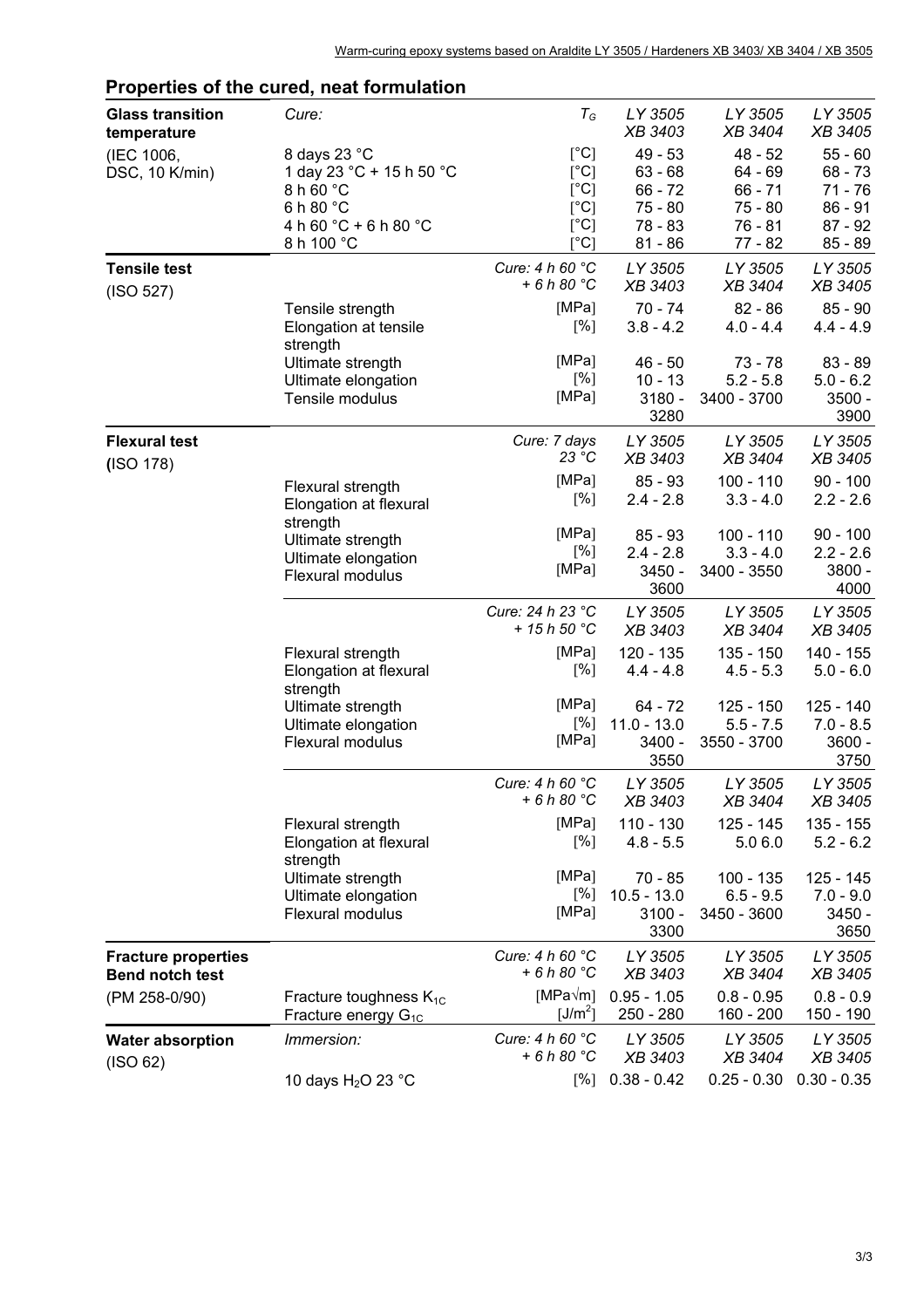|                                                 | Properties of the cured, remiorced formulation                                                                                                                                 |                    |                    |                           |  |
|-------------------------------------------------|--------------------------------------------------------------------------------------------------------------------------------------------------------------------------------|--------------------|--------------------|---------------------------|--|
| Interlaminar shear<br>strength<br>(ASTM D 2344) | Short beam: Laminate comprising 12 layers unidirectional<br>E-glass fabric (425 g/m <sup>2</sup> )<br>Laminate thickness $t = 3.0 - 3.2$ mm<br>Fibre volume content: 63 - 65 % |                    |                    |                           |  |
|                                                 | Cure: $4 h 60 °C$<br>$+6h80 °C$                                                                                                                                                | LY 3505<br>XB 3403 | LY 3505<br>XB 3404 | LY 3505<br><i>XB 3405</i> |  |
|                                                 | Shear strength<br>[MPa]                                                                                                                                                        | $53 - 57$          | $59 - 62$          | 54 - 58                   |  |

## **Properties of the cured, reinforced formulation**